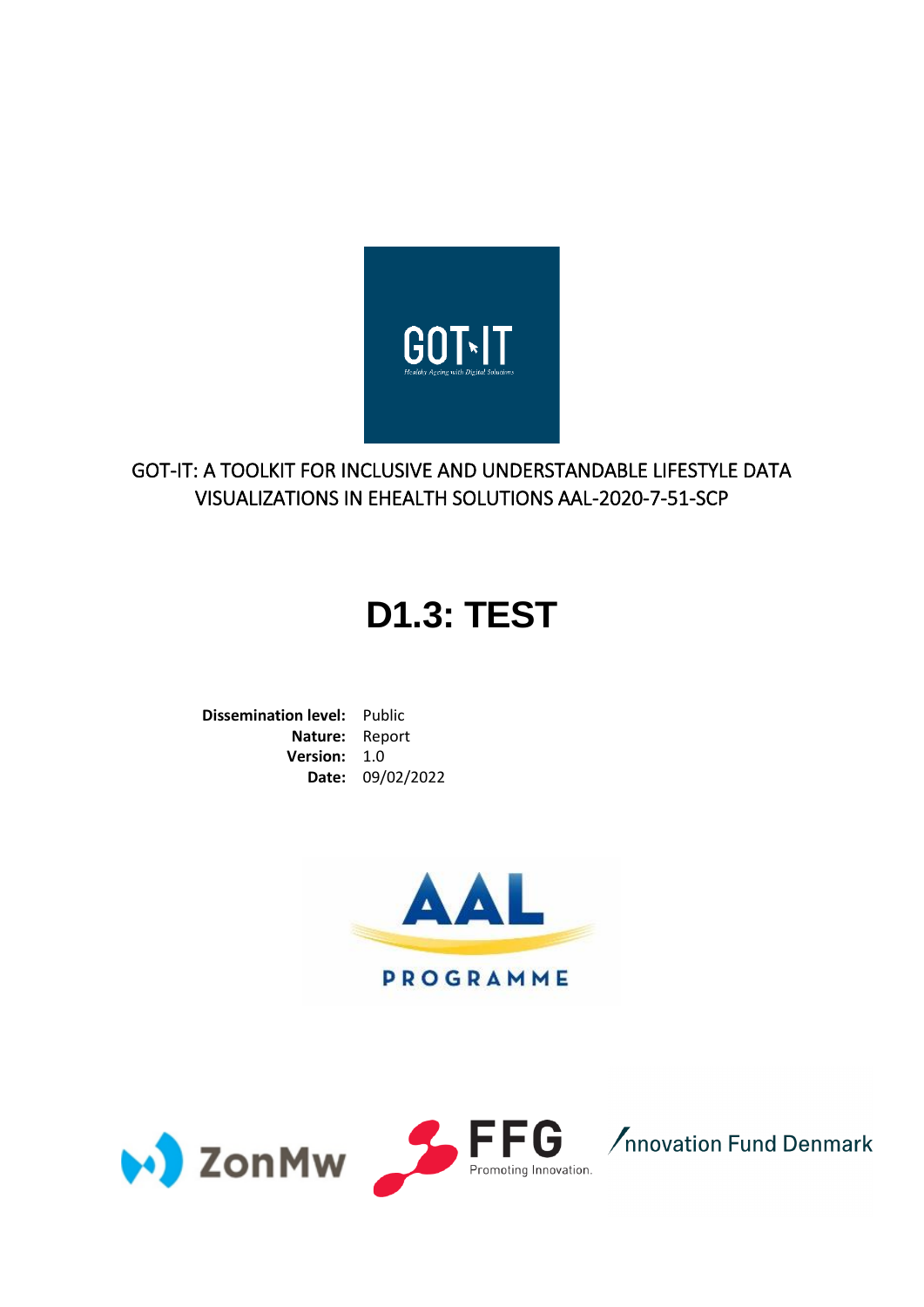

| Date:                                 | $2022 - 02 - 09$                                                     |
|---------------------------------------|----------------------------------------------------------------------|
| Version: $1.0$                        |                                                                      |
| Due date of deliverable:   2021-12-31 |                                                                      |
|                                       | Authors:   Vera Bulsink (RRD), Andreea Bondrea (RRD), Lex van Velsen |
|                                       | (RRD)                                                                |
| <b>Reviewers:</b>                     | <b>Yvonne Prinzellner (JOAFG)</b>                                    |

## PARTNERS

- Roessingh Research and Development (RRD)
- Pharos Expertisecentrum Gezondheidsverschillen (PHAROS)
- TU Wien: Institute of Visual Computing and Human-Centered Technology Human Computer Interaction Group (TUW)
- Johanniter Österreich Ausbildung und Forschung gemeinnützige GmbH (JOAFG)
- Danish Committee for Health Education (DCHE)

## **Acknowledgments**

**The research leading to these results was carried out under the AAL Programme (AAL 2020 – Healthy Ageing with the Support of Digital Solutions) under project n° AAL-2020-7-51-SCP with funding by the European Union and the national funding agencies from the Netherlands, Denmark and Austria: The Netherlands Organisation for Health Research and Development (ZonMW), the Austrian Research Promotion Agency (FFG) and Innovation Fund Denmark.**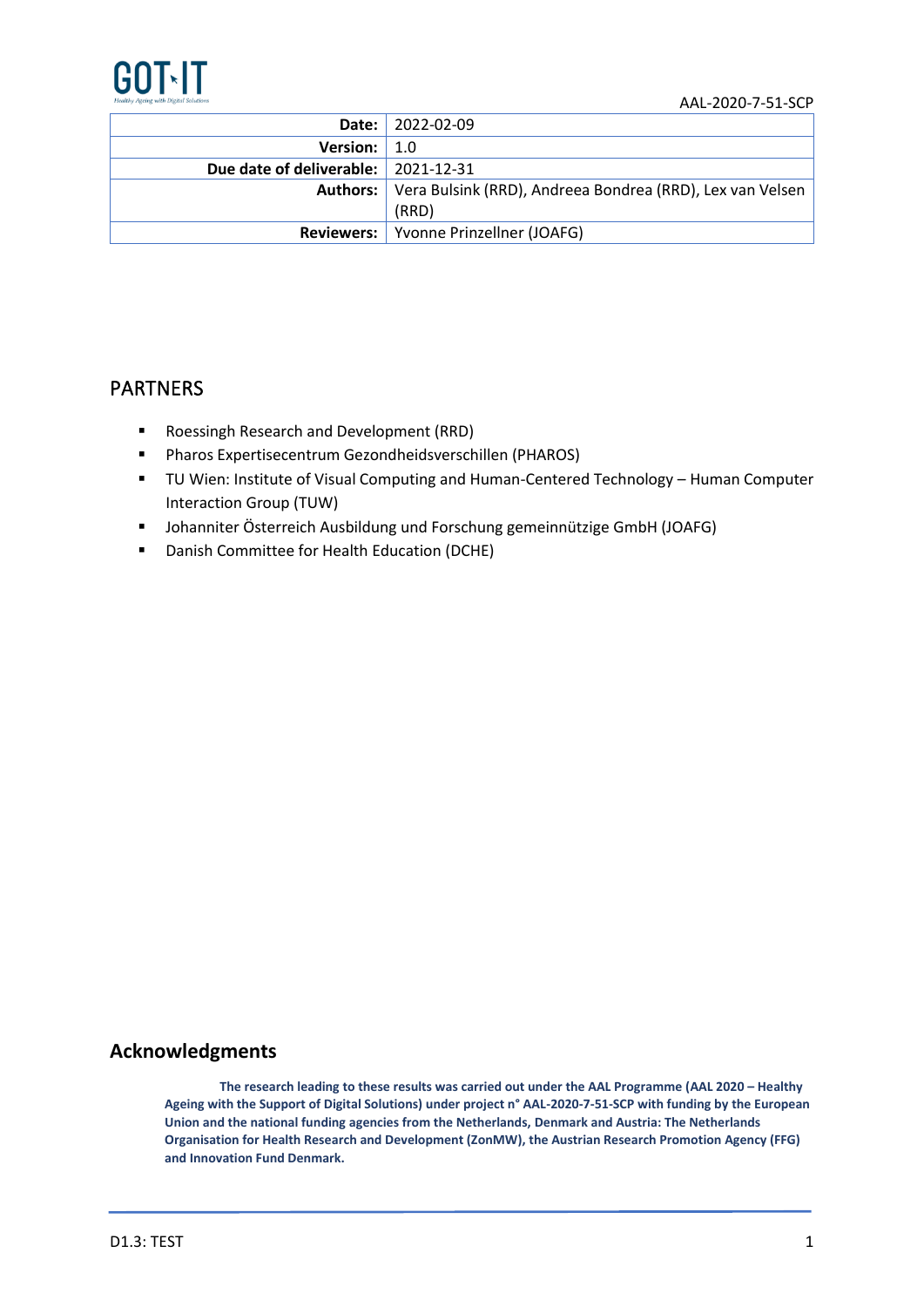

## **Disclaimer**

This deliverable may be subject to final acceptance by the AAL Programme and the national authorities: The Netherlands Organisation for Health Research and Development (ZonMW), the Austrian Research Promotion Agency (FFG) and Innovation Fund Denmark.. The content and results of the publication herein is the sole responsibility of the publishers, reflects only the authors' view and it does not necessarily represent the views expressed by the AAL Programme or its services, neither the European Commission is responsible for any use that may be made of the information it contains.

This document contains material, which is the copyright of one or more GOT-IT consortium parties, and may not be reproduced or copied without permission. All GOT-IT consortium parties have agreed to this publication of this document.

Neither the GOT-IT consortium as a whole, nor a certain party of the GOT-IT consortium warrant that the information contained in this document is capable of use, nor that use of the information is free from risk, and does not accept any liability for loss or damage suffered by any person using this information.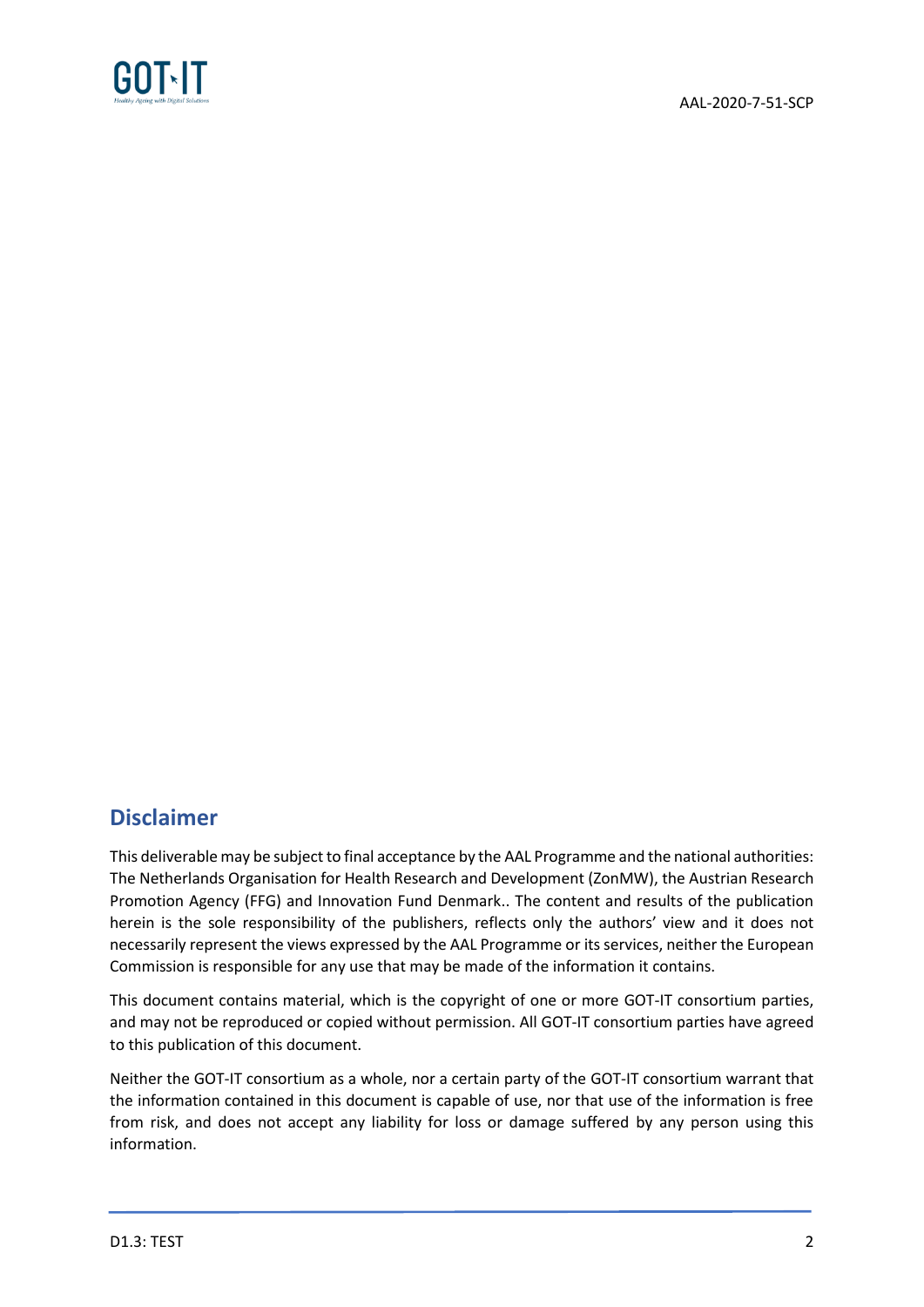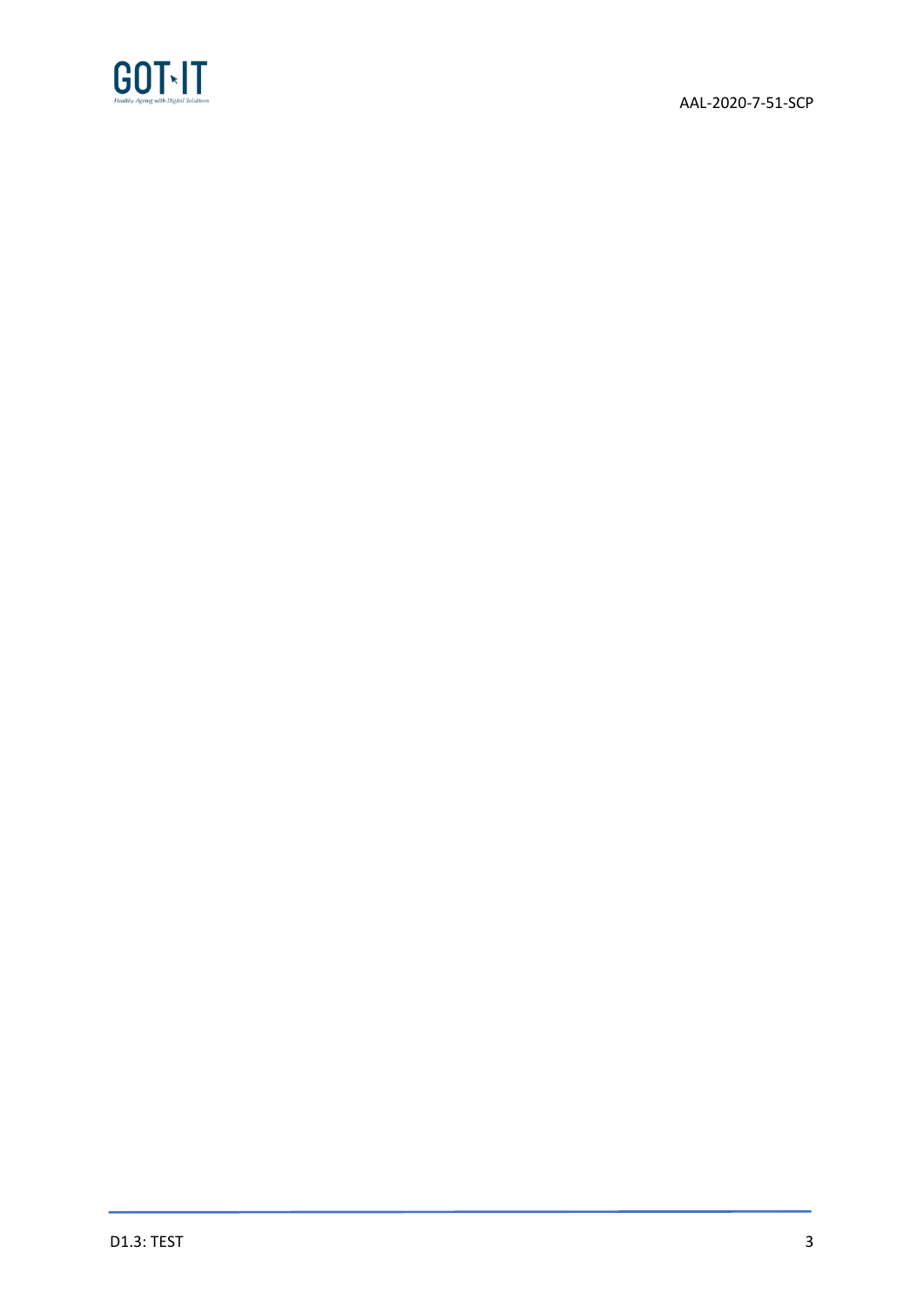

## <span id="page-4-0"></span>**ABSTRACT**

The Got-IT toolkit is an open online platform to assist in the design of inclusive eHealth solutions dedicated to end-users with low eHealth literacy. It consists of three main sections: *Inform*, *Co-design* and *Test*. Within this report the Test section of the toolkit is provided, it consists of a short checklist of criteria to test whether designed visualizations are understandable and actionable by people with low eHealth literacy (based on the outcome from T1.1, T1.2 & T1.3 of the project). Furthermore recommendations about the design process and co-designing with users with low eHealth literacy are provided.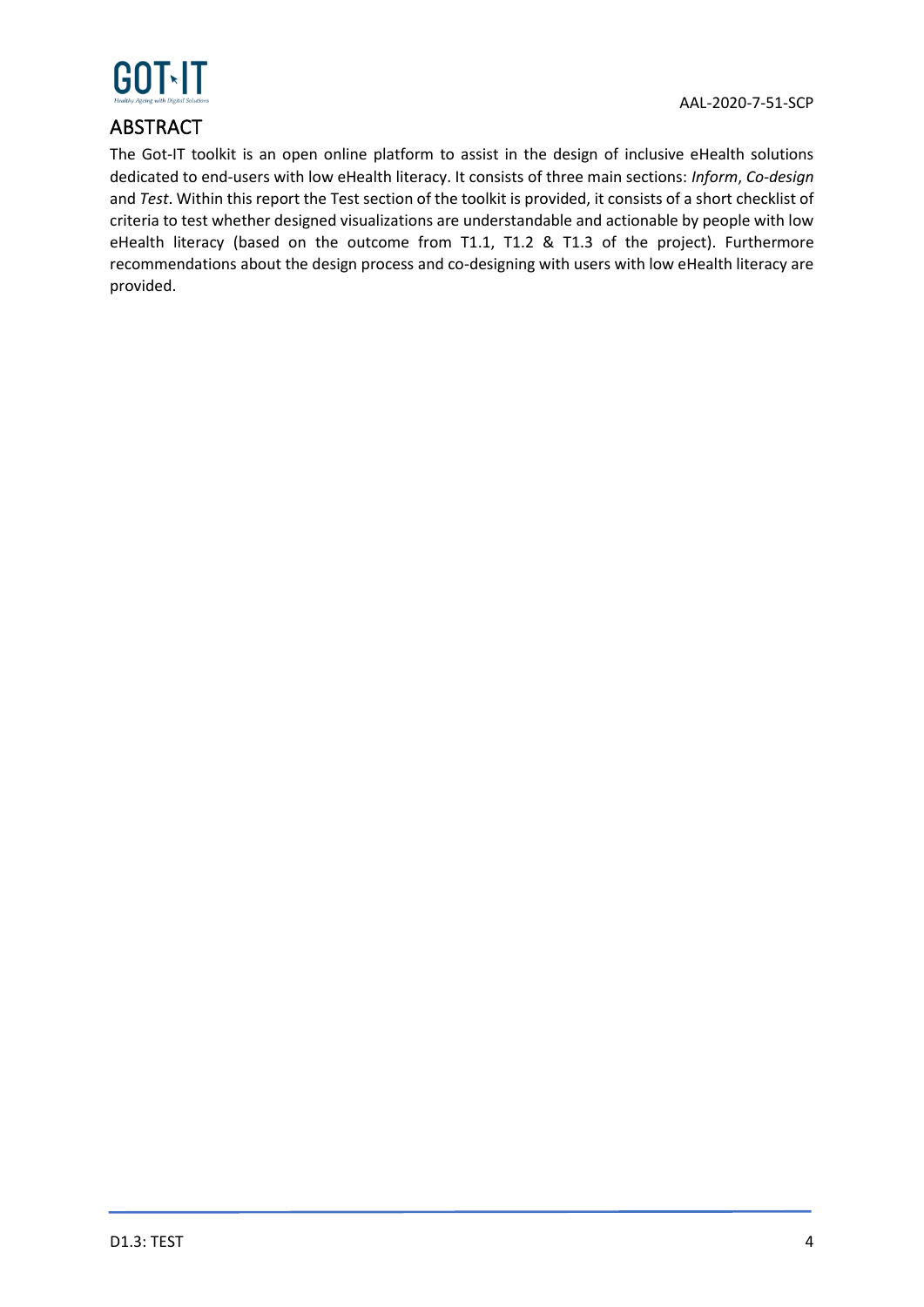

## TABLE OF CONTENTS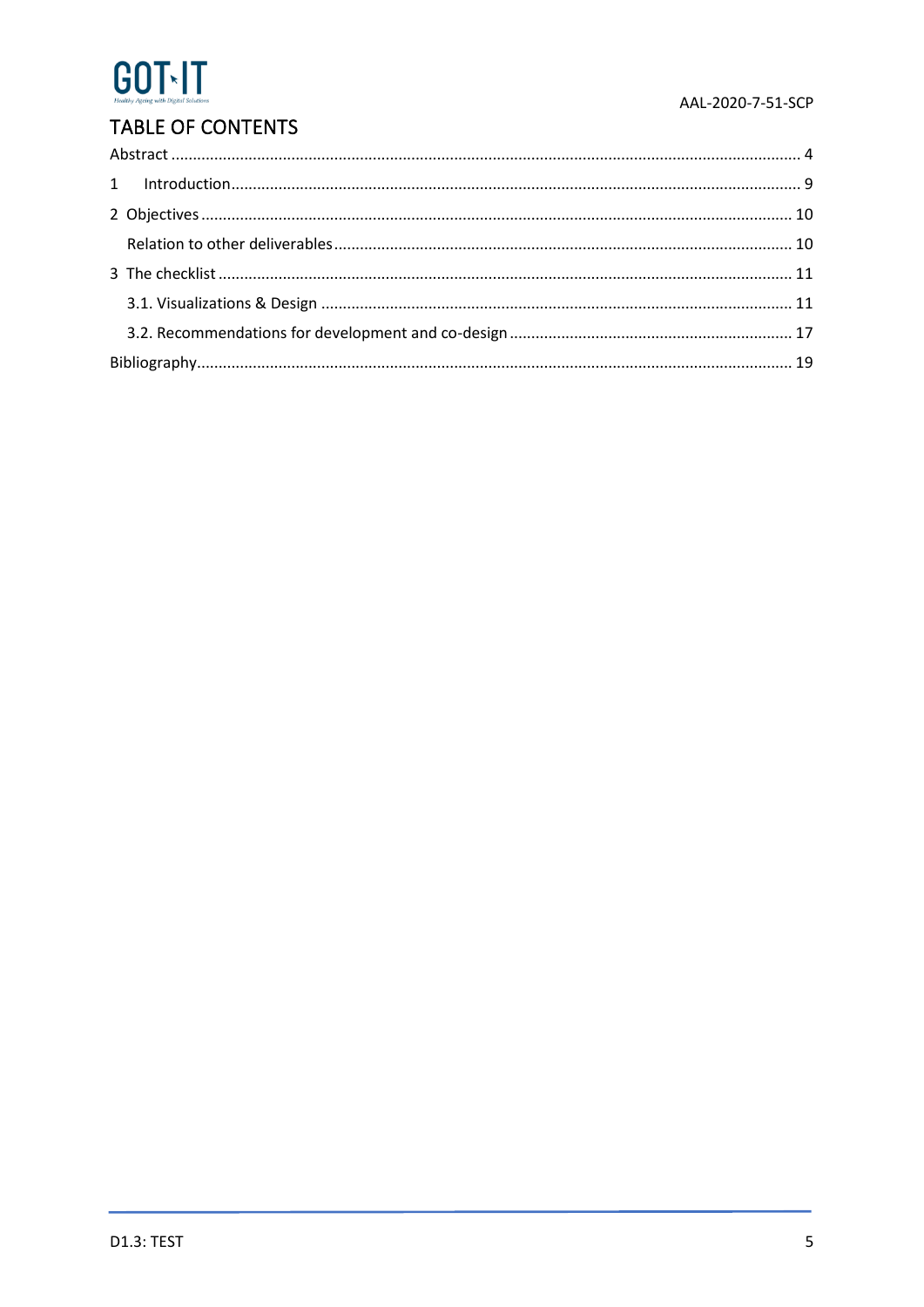

| Figure 1. The old step page of the Activity Coach app with a background picture 11                      |
|---------------------------------------------------------------------------------------------------------|
| Figure 2. The new step page of the Activity Coach app with the removed background picture, to enable    |
|                                                                                                         |
| Figure 3. The result of one of the co-design sessions with end-user with low eHealth literacy, when re- |
| designing the Activity Coach app: the most important information is placed in the center of the screen  |
|                                                                                                         |
| Figure 4. a, b, c. Examples of screens with the most important information placed in the centre of the  |
|                                                                                                         |
|                                                                                                         |
|                                                                                                         |
|                                                                                                         |
|                                                                                                         |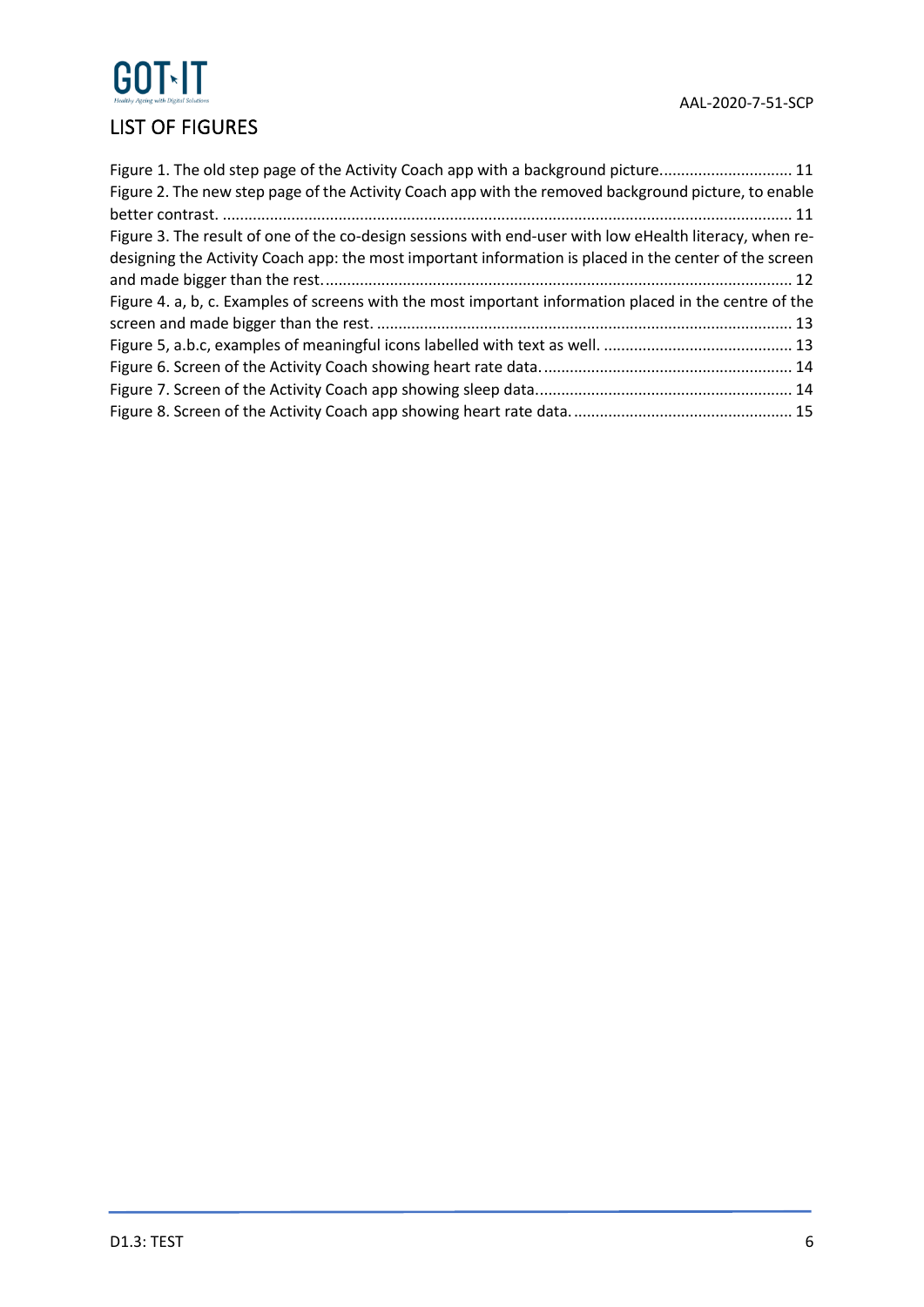

**No table of figures entries found.**

AAL-2020-7-51-SCP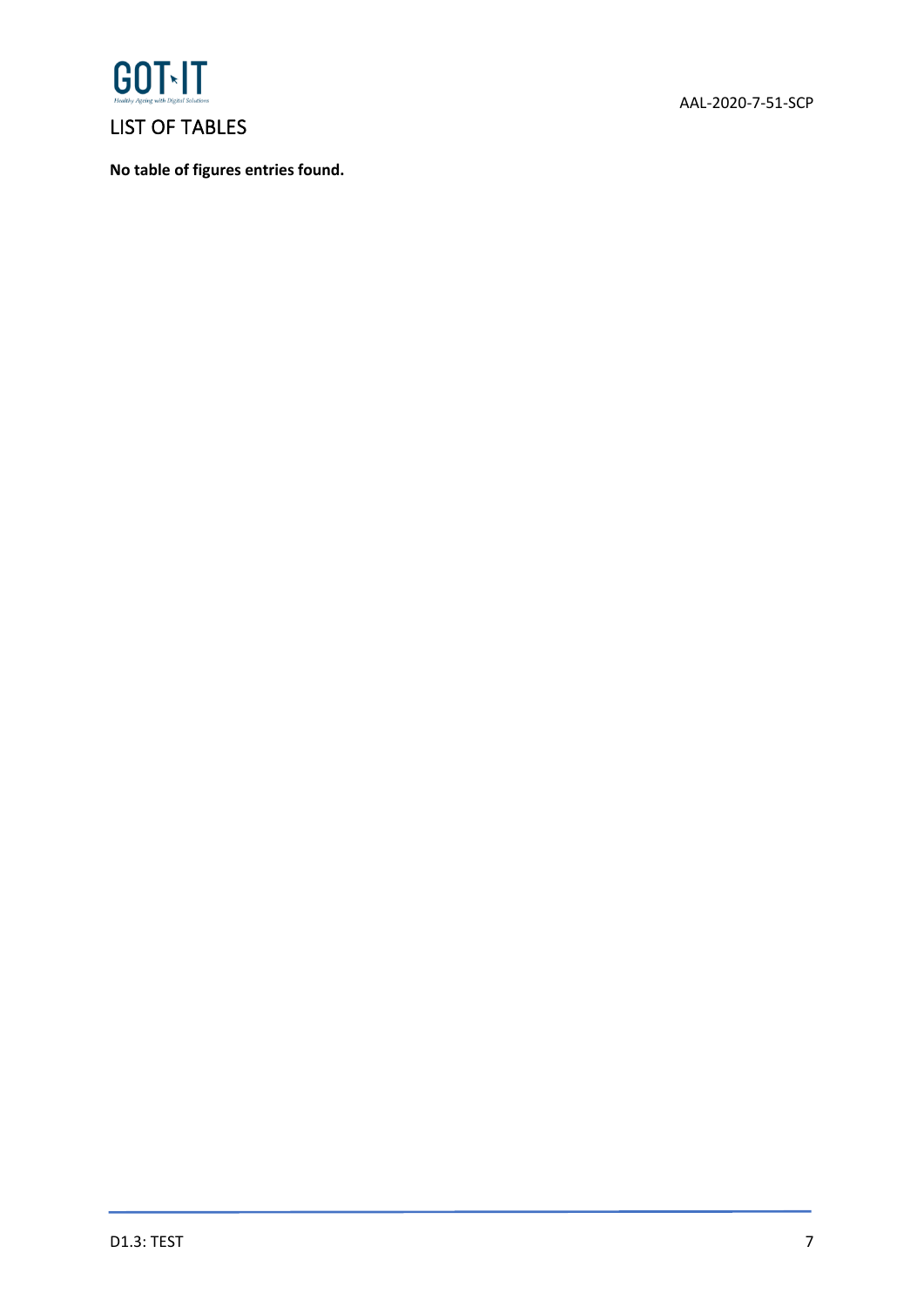

# SYMBOLS, ABBREVIATIONS AND ACRONYMS

| AAL           | <b>Active Assisted Living</b>                                                                                     |
|---------------|-------------------------------------------------------------------------------------------------------------------|
| D             | Deliverable                                                                                                       |
| <b>DCHE</b>   | Danish Committee for Health Education                                                                             |
| EC            | <b>European Commission</b>                                                                                        |
| <b>JOAFG</b>  | Johanniter Österreich Ausbildung und Forschung gemeinnützige GmbH                                                 |
| M             | Month                                                                                                             |
| <b>PHAROS</b> | Pharos Expertisecentrum Gezondheidsverschillen                                                                    |
| <b>RRD</b>    | Roessingh Research and Development                                                                                |
| T             | Task                                                                                                              |
| <b>TUW</b>    | TU Wien: Institute of Visual Computing and Human-Centered Technology - Human<br><b>Computer Interaction Group</b> |
| <b>WP</b>     | Work Package                                                                                                      |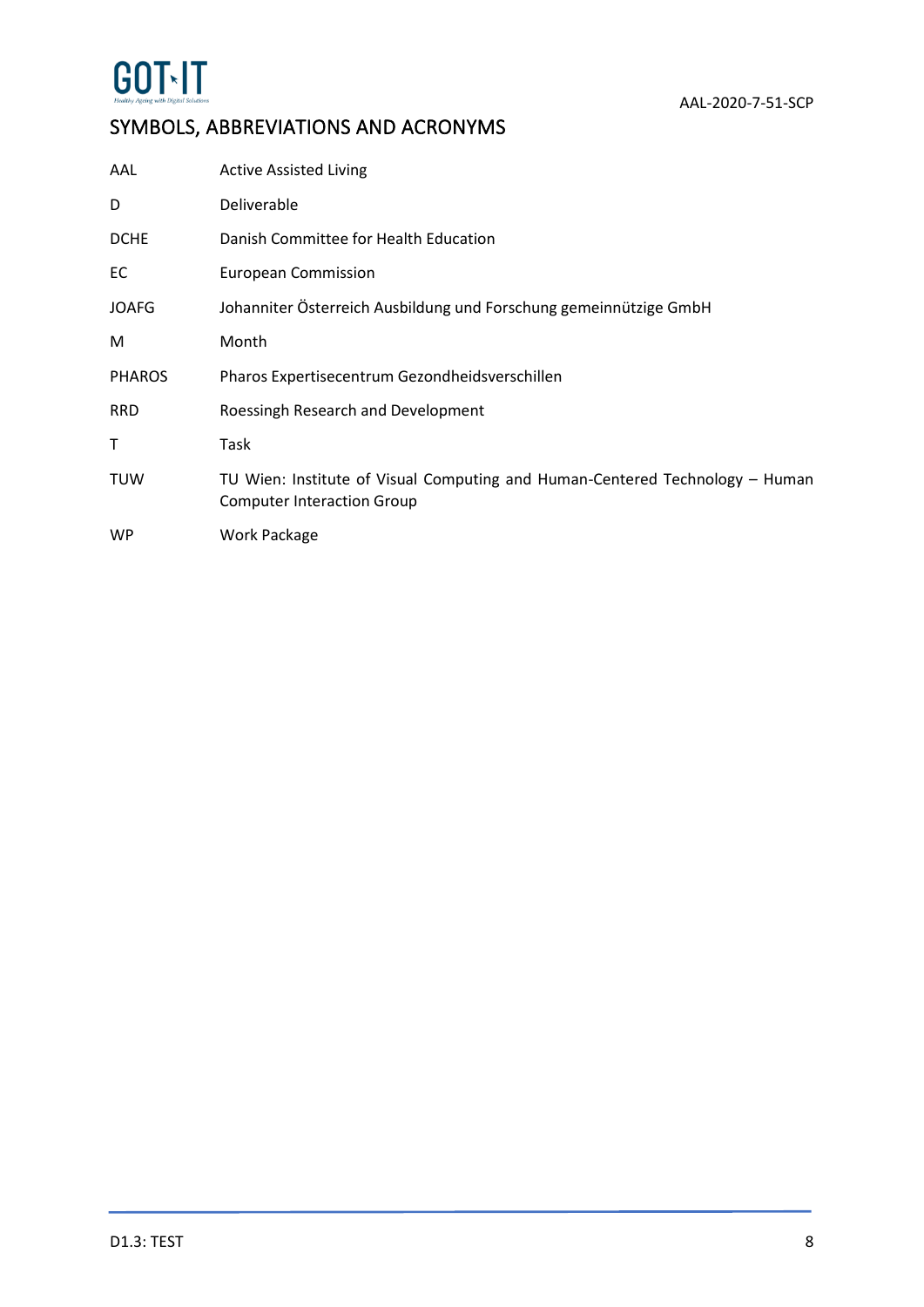# <span id="page-9-0"></span>**GOT-IT** 1 INTRODUCTION

The last decades eHealth services are becoming increasingly important, even more so during and after the covid-19 outbreak [1].They have been associated with a positive influence on health care outcomes [2]. However, still many available e-health services are underused and there is a lack of adoption by its users. This may be due to different technology issues, personal barriers (like cognition, motivation, accessibility) or environmental & organizational barriers [3]. A literature analysis by Schreiweis et al. showed the most frequent barrier for potential users of using an eHealth services is having limited knowledge of and exposure to eHealth services. In other words: low eHealth literacy of users [3]. It is important to avoid a second-level digital divide [4] and also include users with low e-health literacy, as the eHealth literacy of potential users has an direct effect on their eHealth behaviour [5].

The concept of eHealth literacy can be defined as the ability to seek, find, understand, and appraise health information from electronic sources and to apply that knowledge to addressing or solving a health problem [6]. It is related to sociodemographic factors such as age, gender, and ethnicity, and socioeconomic factors such as education. eHealth literacy can be assessed from different perspectives, such as social factors, patient perspectives and health professionals perspectives. The focus is often on the patient but the perspective of the e-health developer is often overlooked. There is a lack of practical recommendations for e-health developers and designers on how to take e-health literacy into account when developing their services [7].

The Got-IT project aims to provide specific guidelines to assist in the design of inclusive eHealth services, and to increase awareness for designing eHealth applications for people with low eHealth literacy among eHealth developers. Within the project an online toolkit will be created in close collaboration with the end-users of the toolkit (e-health developers). The toolkit aims to support the design of e-health applications in general, and for people with low e-health literacy in particular.

The Got-IT toolkit is an open online platform to assist in the design of inclusive eHealth solutions dedicated to end-users with low eHealth literacy. It consists of three main sections: *Inform*, *Co-design* and *Test*. The *Inform* section addresses the reasons eHealth developers should use the toolkit, and provides background information about eHealth literacy. The *Co-design* section supports eHealth developers to design for inclusive eHealth. The showcase of the co-design sessions within the Got-IT project is presented here: redesigning the Activity Coach app. Also ethical considerations for engaging with underprivileged groups are addressed in this section. This section is expected to grow with other showcases from the community. Finally the *Test* section provides an actionable checklist on criteria to test when developing inclusive eHealth solutions, that followed from literature and the results and experiences in the co-design sessions. This will be a quick tool to use for developers that prevents the need to engage with the full toolkit.

This deliverable will report on this checklist, that will be subsequently incorporated in the Got-IT toolkit.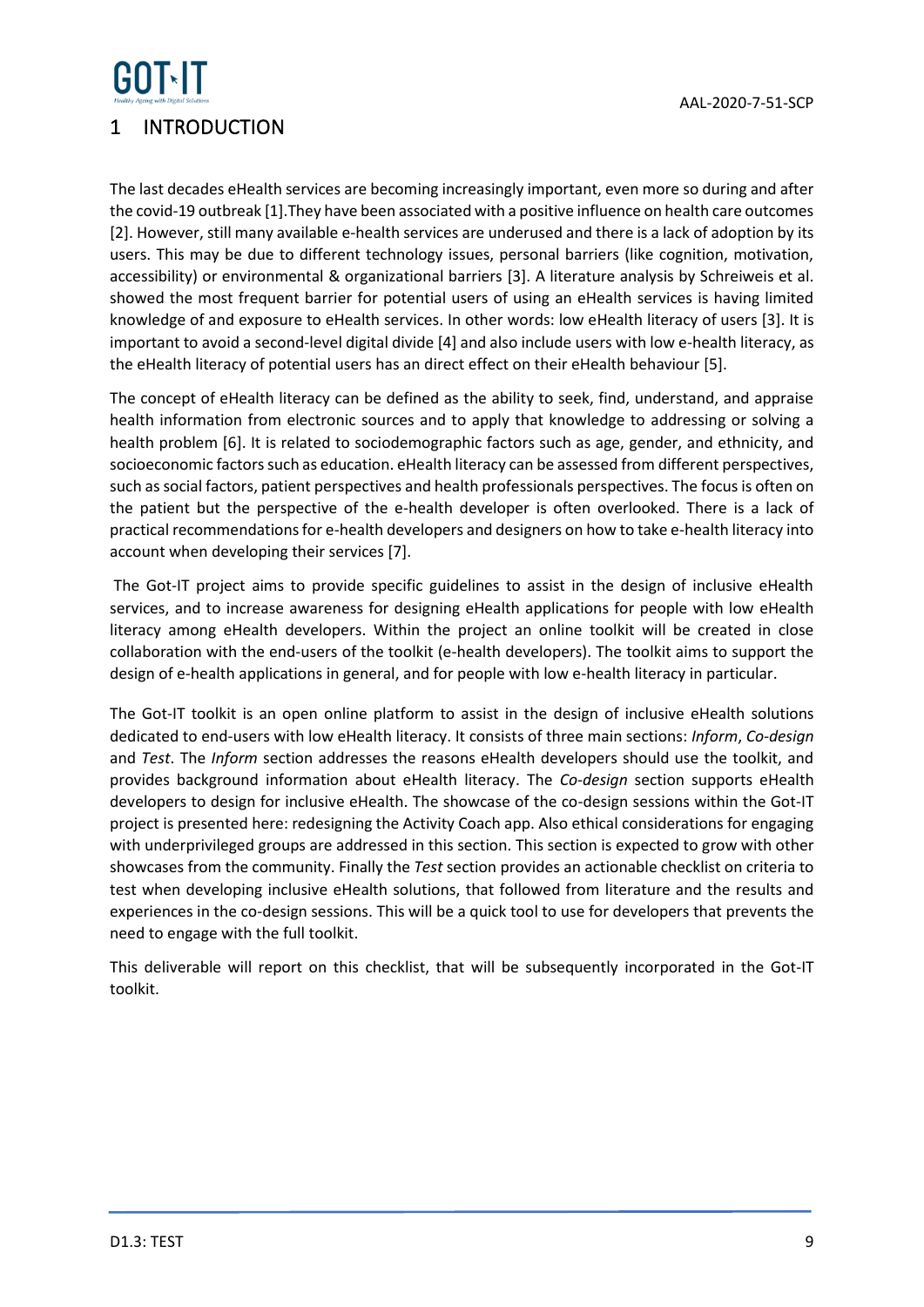

<span id="page-10-0"></span>The objective of this deliverable is to provide a short checklist of criteria to test whether designed visualizations are understandable and actionable by people with low eHealth literacy. Furthermore the checklist incorporates recommendations for designing eHealth applications for users with low eHealth literacy and recommendations for co-designing with this group of users.

## <span id="page-10-1"></span>Relation to other deliverables

This deliverable relates to D1.1 and D1.2, it summarizes the work done within these two deliverables and Work Package 1. The checklist presented in this deliverable follows from the work presented in D1.1 and D1.2, respectively corresponding to the *Inform* and *Co-design* section of the toolkit.

The *Test* section presented in this deliverable will be incorporated in the online Got-IT toolkit, therefor it relates to D2.1 (Toolkit for inclusive design of visualizations of lifestyle data in eHealth solutions).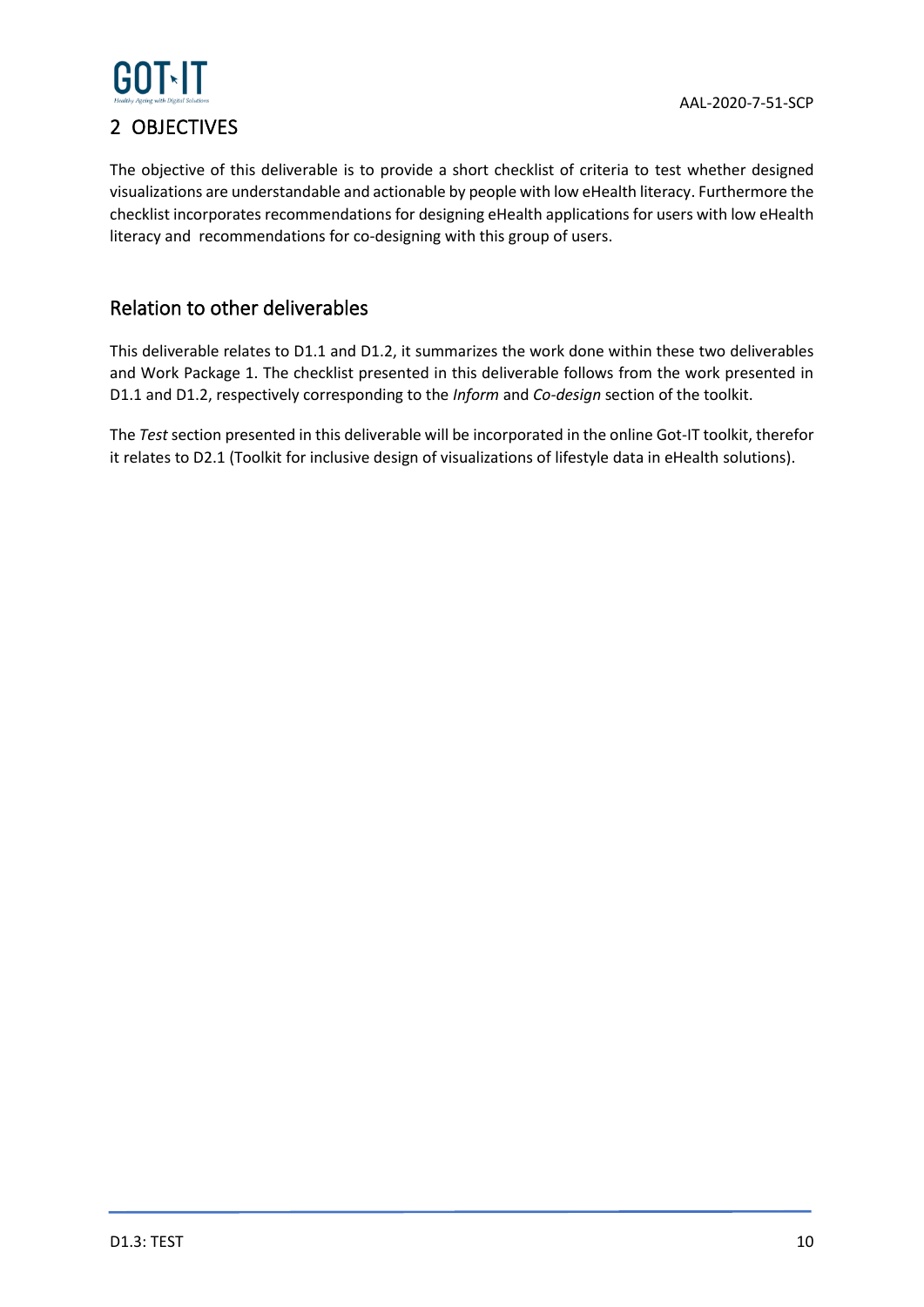# <span id="page-11-0"></span>**GOT.IT** 3 THE CHECKLIST

The Got-IT checklist provides criteria to test whether designed visualizations are understandable and actionable by people with low eHealth literacy. It is a quick tool for those who are not ready yet for engaging with the full Got-IT toolkit, and whose interest in the topic (and its added value) must be triggered first.

The checklist is divided into two sections. The first section (1.1) provides recommendations and tools for quickly testing the inclusiveness of designed eHealth solutions. Section 1.2 shows the recommendations for the general co-design and development process. The recommendations are based on input from secondary end-users, end-users with low eHealth literacy and desk research that was performed within T1.1 & T1.2 of the project.

## <span id="page-11-1"></span>3.1. Visualizations & Design

#### **1. Provide sufficient contrast between foreground and background items in your visualizations and graphs, as well as in your eHealth application in general.**

The use of good contrast was rated by the co-design team in the Got-IT showcase as one of the most important recommendations for eHealth developers. This will make the information better accessible to not only users with low eHealth literacy, but to everyone.

The below figures show an example of the result of the case study with the Activity Coach app. [Figure](#page-11-2)  [1](#page-11-2) shows the 'Step' page of the Activity Coach app and [Figure 2](#page-11-3) shows the same page, but with the removal of the background image to avoid confusion and to increase the contrast.





**Figure 1. The old step page of the Activity Coach app with a background picture.**

<span id="page-11-3"></span><span id="page-11-2"></span>**Figure 2. The new step page of the Activity Coach app with the removed background picture, to enable better contrast.**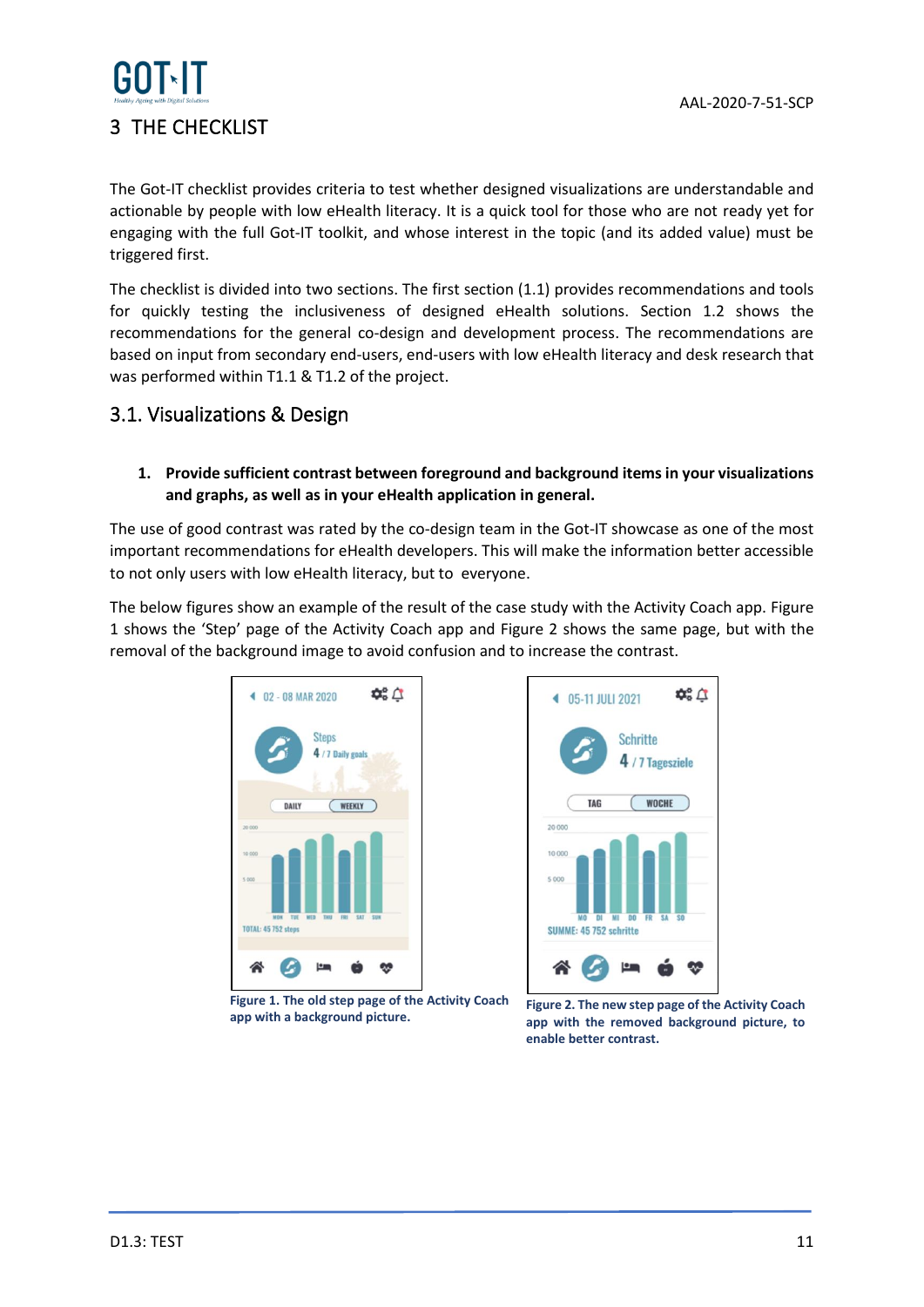

In the WCAG 2.0 accessibility guidelines the minimum contrast between foreground and background is recommended to be at least 4.5:1 (or 3:1 for large-scale text) and enhanced contrast should be at least 7:1 (or 4:5:1 for large-scale text).

Several contrast checkers are available online, such as:

- <https://monsido.com/tools/contrast-checker>
- <https://webaim.org/resources/contrastchecker/>

#### **2. Use easy and native language**

Several recommendations regarding easy and understandable language are available in the Pharos checklist ( <https://checklisttoegankelijkeinfo.pharos.nl/checklist> in Dutch), the most important being:

• Use short sentences and easy words on A2-B1 CEFR (Common European Framework of Reference) language level. See **Error! Reference source not found.** for the CEFR language l evels. More information on these language levels can be found here: [https://www.coe.int/en/web/common-european-framework-reference-languages/level](https://www.coe.int/en/web/common-european-framework-reference-languages/level-descriptions)[descriptions](https://www.coe.int/en/web/common-european-framework-reference-languages/level-descriptions)

- Use active sentences
- Avoid difficult technical or medical terms
- Avoid non-native words
- Avoid percentages and formulas

Also, consider making your application available in different languages or multi-language. E.g. also think about people with an immigration background.

Use language that is accessible, non-discriminatory and gender-inclusive (gender should only be made visible, when it is relevant for the information or communication)

#### **3. Place the most important information in the centre of the screen and make it bigger than the rest.**

[Figure 3](#page-12-0) shows an example from one of the co-design sessions of the show case with the Activity Coach app:



**Figure 3. The result of one of the co-design sessions with end-user with low eHealth literacy, when redesigning the Activity Coach app: the most important information is placed in the center of the screen and made bigger than the rest.**

<span id="page-12-0"></span>[Figure 4](#page-13-0) a, b and c show some more examples: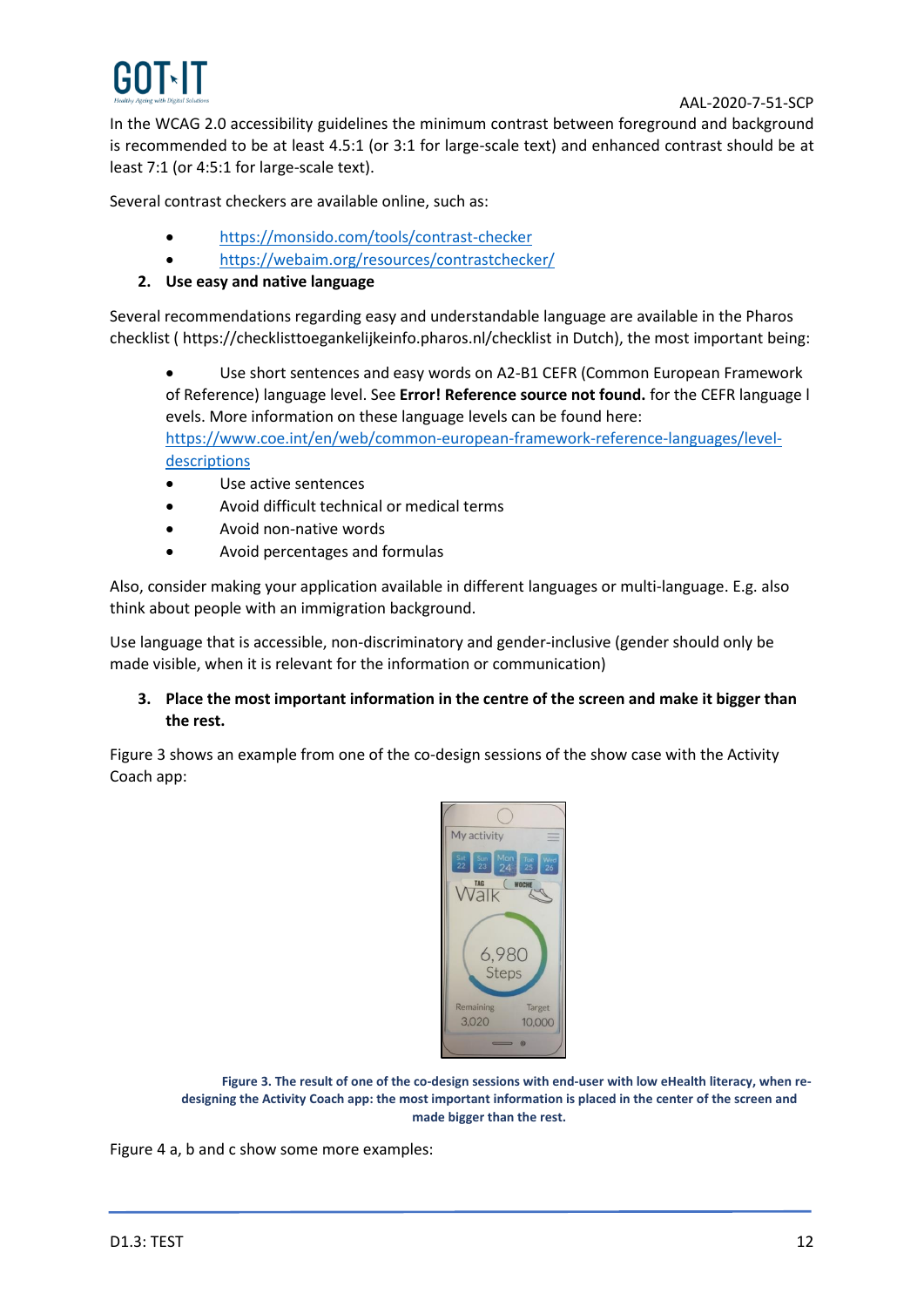



**Figure 4. a, b, c. Examples of screens with the most important information placed in the centre of the screen and made bigger than the rest.**

#### <span id="page-13-0"></span>**4. Make sure that images, icons and symbols match with their meaning**

Images, icons and symbols are very useful for replacing text. When using them make sure they are clear, recognizable, simple, consistent and meaningful/understandable by everyone. Icons should be labelled with text whenever possible. See some example below.



#### <span id="page-13-1"></span>**5. Highlight important information with intuitive signal colours**

The most important information should be highlighted. Use colors (signal colors) with caution, especially when there are feelings/meanings assigned to them. Save the colour red for when it is meant to signal danger. See f.e. [Figure 6](#page-14-0) where the heart rate graph in red was perceived as dangerous. Use the colour green when you want to stress that something is good, safe or positive.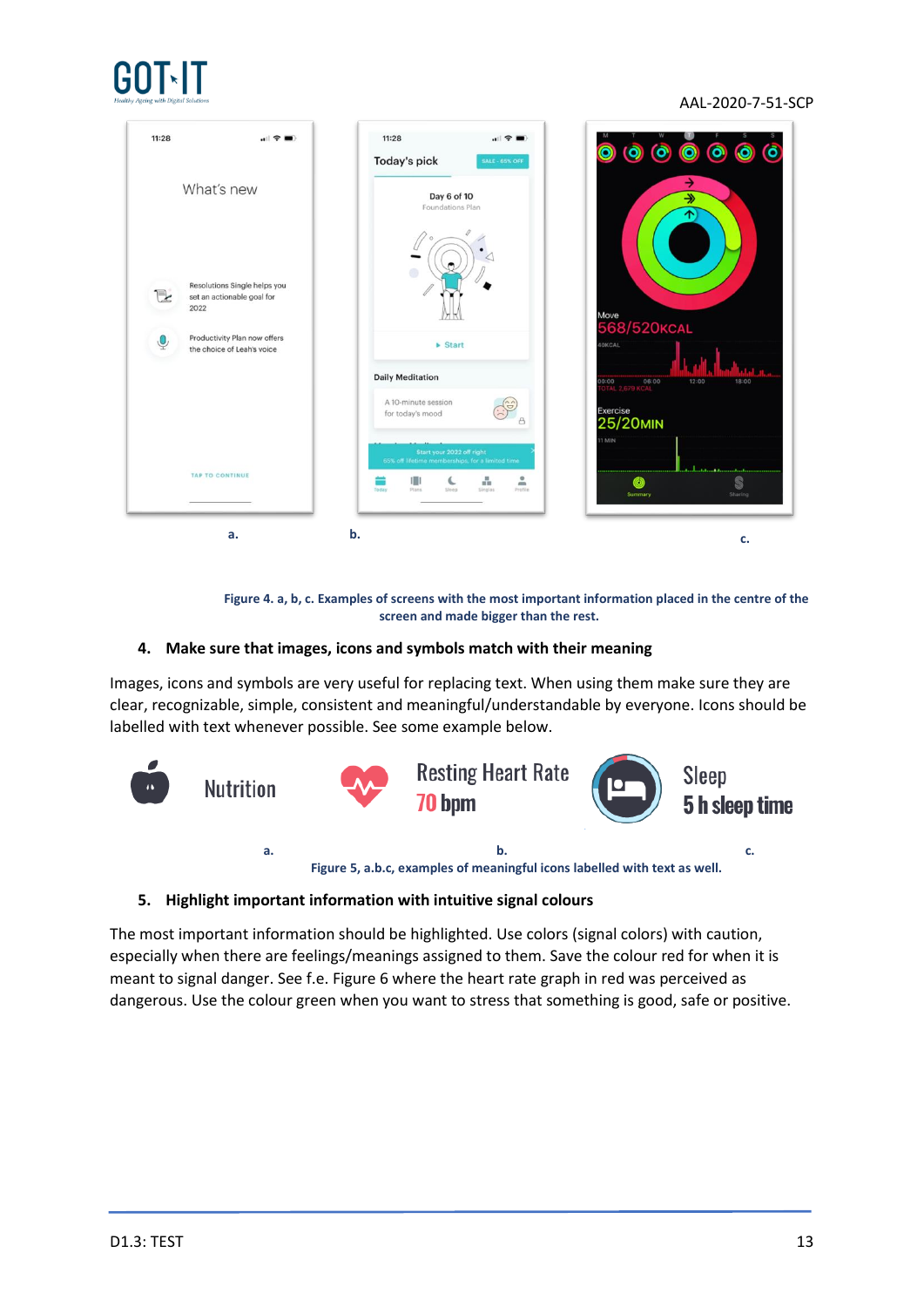



**Figure 6. Screen of the Activity Coach showing heart rate data.**

<span id="page-14-0"></span>Also, always check the color for users that are visually impaired – for example color blindness (the majority of design programs have an option to switch between the color modes), as well as older users who cannot differentiate colors too well. It's best to always use an icon or a background highlight to accompany important notifications in order for them to be noticeable. There are online services available that let you test your interface for accessibility with respect to color blindness, like VisCheck (https://www.vischeck.com/).

#### **6. Avoid presentation of too much information, as this can be perceived as overwhelming**

The following screen from the Activity coach app was perceived as overwhelming for the end-users, because too much and repetitive information is presented on one screen (see [Figure 7\)](#page-14-1). Also, the black background was perceived as useless and overwhelming.



**Figure 7. Screen of the Activity Coach app showing sleep data.**

<span id="page-14-1"></span>Another example of too much information shown on one page is the following screen of the Activity Coach app showing the Heart Rate (se[e Figure 8\)](#page-15-0). In one screen the resting heart rate, the heart rate over time and the actual heart rate (HR) at the current time are shown. End-users perceived this as overwhelming and for them it was hard to distinguish between the actual/average or resting HR.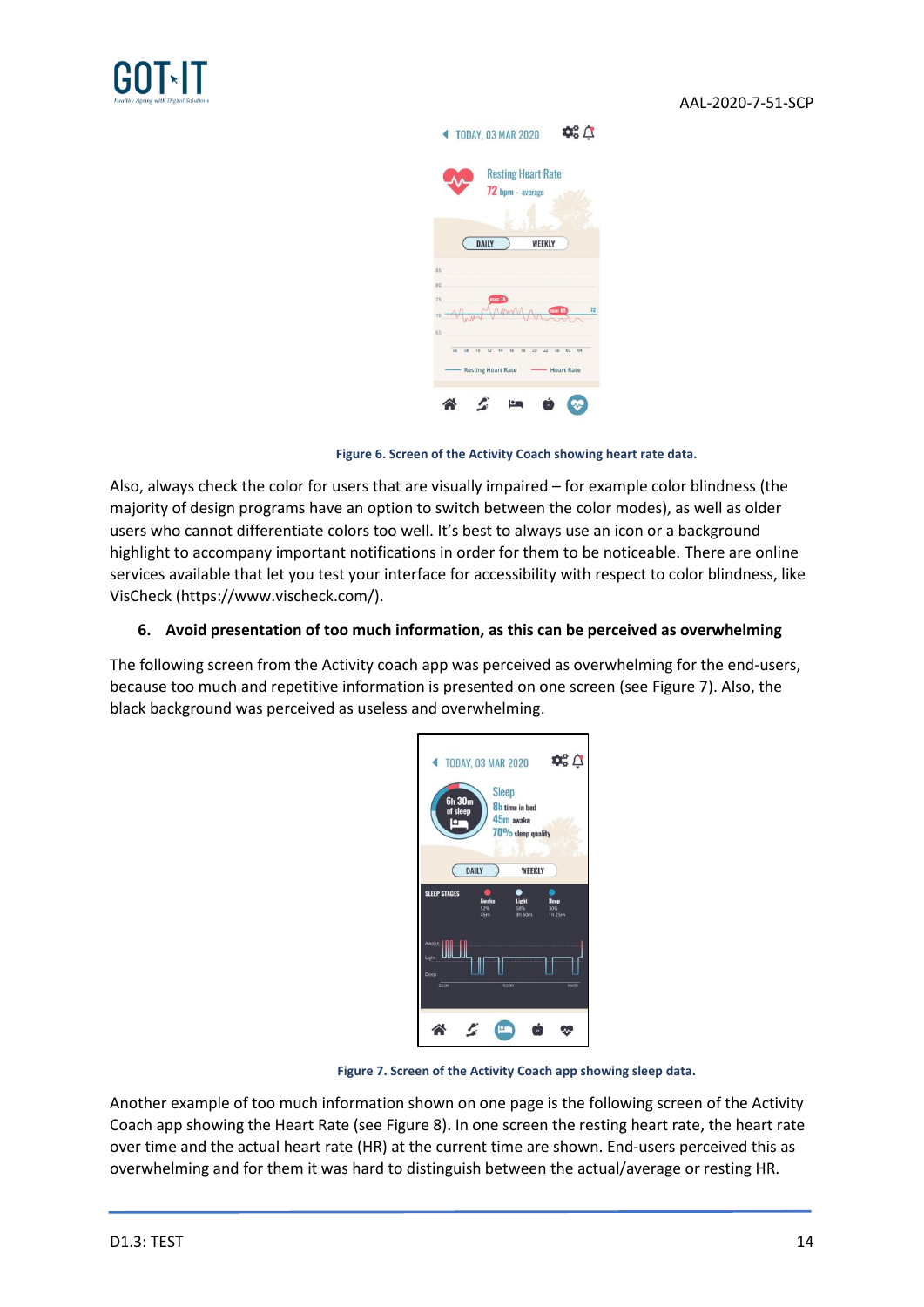



**Figure 8. Screen of the Activity Coach app showing heart rate data.**

<span id="page-15-0"></span>Make sure that no scrolling is needed and everything fits on the screen.

#### **7. Interactive elements: Provide them in distinct styles that make them easy to identify and place them on the left side or above**

It should be clear for all users which parts/buttons are clickable. If, for example, it is possible to interact with a graph to zoom into more detailed information this must be made clear to the user with distinct styling. Also, keep in mind that clickable buttons are often perceived as too small (see point 9 in the checklist).

#### **8. Make sure graph visualizations are labelled**

Graph visualizations should be labelled, e.g., describing clearly what a data presentation means, also given people with low eHealth literacy are not always familiar with such visualizations.

Add icons or other descriptions to the graphs labels to make numbers clearly understandable (e.g., time, hours). F.e. in [Figure 7](#page-14-1) and [Figure 8](#page-15-0) it was not immediately clear that the x-axis is the time in hours.

#### **9. Use bigger fonts and buttons**

Fonts should be a minimum of 16 px. Some sources recommend 12 px, but these were even perceived as too tiny.

Preferably, users should have the possibility to increase or decrease font sizes at will.

Sans serif typefaces are often preferred for on-screen readability.

In general, wherever there is a 'recommended' size or distance specified, designers should view that as the absolute bare minimum for any interface targeting older people or users with low eHealth literacy.

#### **10. Adaptability/personalization**

Given the individual differences between users in their experience of using eHealth applications, we recommend to: adaptability and personalization of eHealth applications in:

• Personalize the (health) goal(s) that the end-user can obtain via the service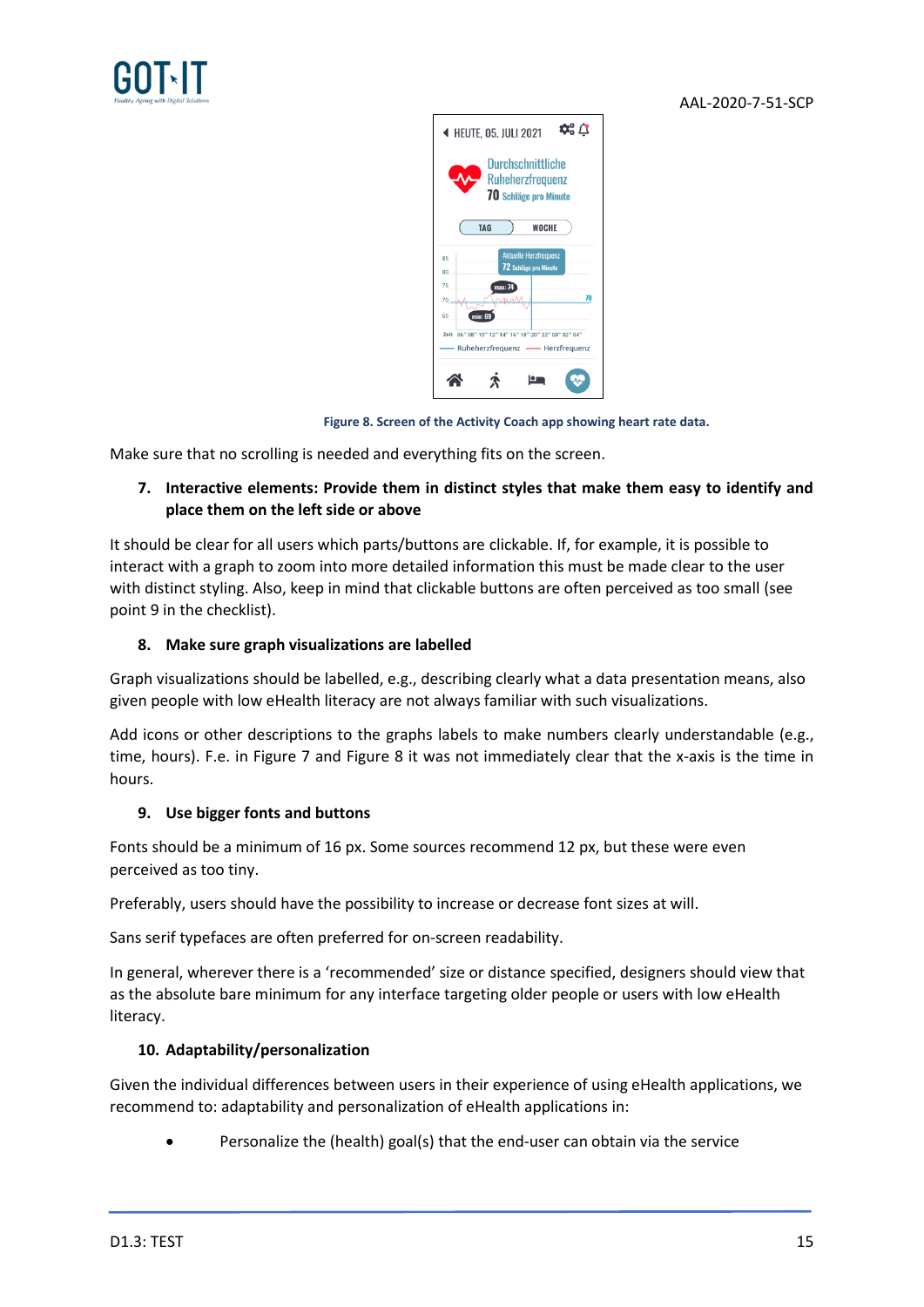

Personalize the level of details in graphs. End-users with low eHealth literacy have difficulty understanding graphs at all, for them it might be better to just show a number or a very simple graphic representation.

- Personalize interface design in terms of color, sounds
- Personalize the amount of and difficulty level of health information.
- Personalize the available functionality; only provide basic functions to keep it simple and not overwhelming, and extend functionality upon explicit request by the end-user.

#### **11. Don't use ads and pop-ups**

Suddenly appearing advertisements and pop-ups were perceived as one of the most annoying things while using eHealth applications and websites in general, according to end-users with low eHealth literacy. It is one of the reasons people get stuck and do not understand how to proceed using the application, causing a lot of drop out.

If you need to use ads anyway, make sure that they are easily removable.

#### **12. Make sure privacy statements are understandable, and be transparent about collection of data**

During the co-design sessions, participants were reluctant to agree with Privacy statements, without really understanding them. Try to avoid long texts explaining privacy statements, instead think of explaining them with pictures and short sentences.

Be transparent about the data that will be collected by the application, and do not collect data unless it's necessary.

#### **13. Add the option of audio/ read aloud the content of the app/visualization**

Most devices support the use of a read aloud function, or already have this functionality integrated. Make sure it can be started from the application itself.

#### **14. Keep interaction gestures for touch screens simple**

Do not use complex gestures that require more than two fingers. Simple horizontal, vertical, or diagonal movement is fine, as these are all natural motions. Avoid incorporating gestures with quick movements, difficult positioning, or multiple gestures that require the use of both hands or more than two fingers. [\(https://www.toptal.com/designers/ui/ui-design-for-older](https://www.toptal.com/designers/ui/ui-design-for-older-adults#:~:text=When%20designing%20for%20older%20adults,these%20are%20all%20natural%20motions)[adults#:~:text=When%20designing%20for%20older%20adults,these%20are%20all%20natural%20mo](https://www.toptal.com/designers/ui/ui-design-for-older-adults#:~:text=When%20designing%20for%20older%20adults,these%20are%20all%20natural%20motions) [tions.](https://www.toptal.com/designers/ui/ui-design-for-older-adults#:~:text=When%20designing%20for%20older%20adults,these%20are%20all%20natural%20motions) )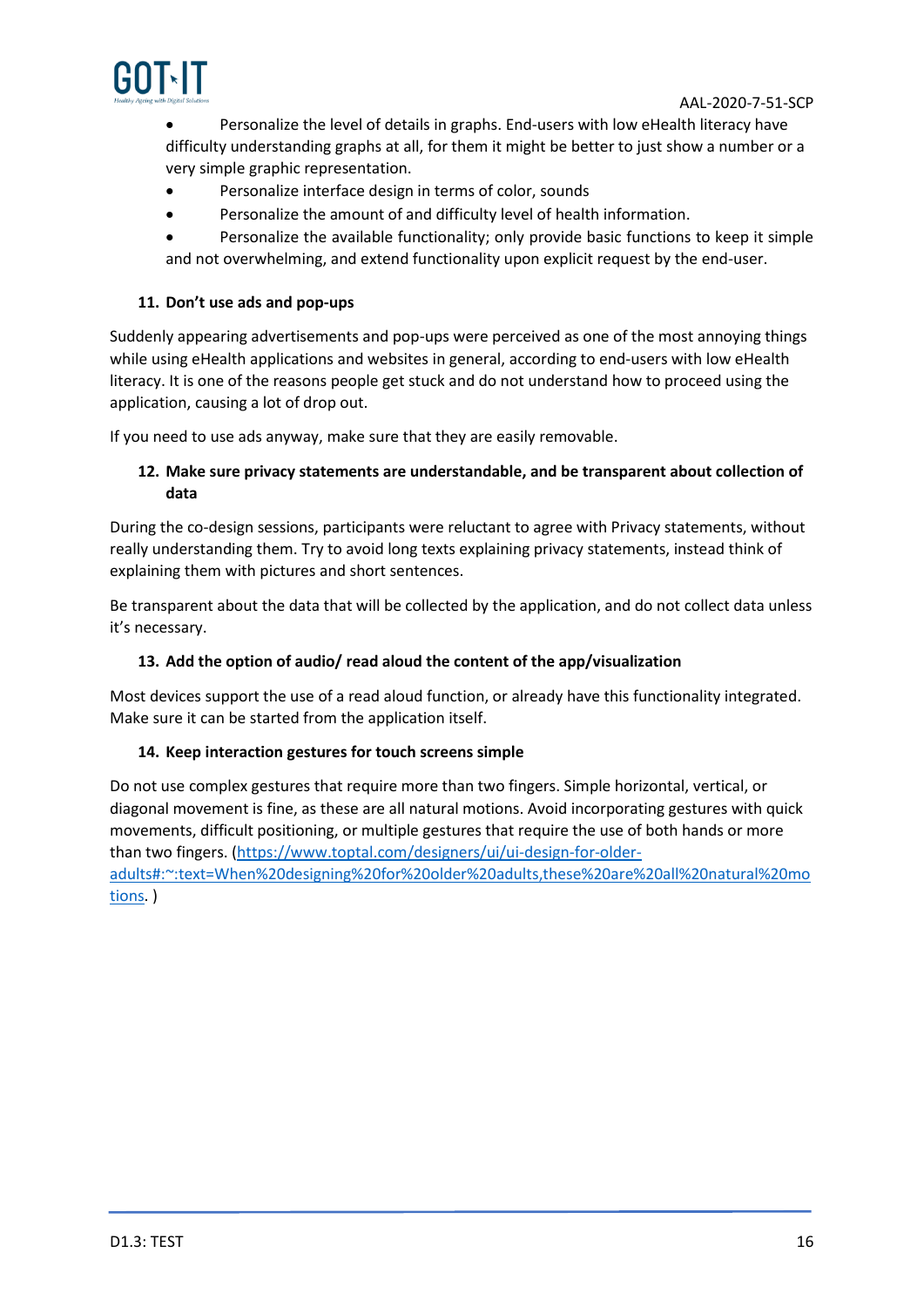

## <span id="page-17-0"></span>3.2. Recommendations for development and co-design

#### **15. Aim for diverse groups**

Co-creation is a collaborative process: Always actively recruit diverse groups and include people with disabilities and of all genders throughout the design process. Acknowledge them as specialists that contribute new approaches and angles of view. Be open-minded, listen to participants' experiences and value their contributions. Remember that participants are experts in their own right.

#### **16. Take time and resources in consideration**

The process of inclusive design and co-creation allows for considerable time and other resources. Take into account that getting familiar with new eHealth applications is often too time consuming and frustrating for users with low eHealth literacy. Consider one of the following solutions:

- Provide an onboarding procedure within the application.
- Provide a short, understandable video on how to use the application.
- Provide a short tutorial at the start, with the option to skip it and restart it again later.

When introducing new eHealth applications to patients, it is best to foster a bottom-up-approach, i.e. familiarize the users with the tools and raise the awareness and acceptance among the patients themselves. New eHealth solutions are accepted most, if there is a positive word-of-mouth amongst the users. It is furthermore best to take it slow with the introduction of new digital tools to ease the patients into it.

Whenever possible, care providers should be involved in the process of introducing a digital health solution to patients and clients.

#### **17. Health- and medical information provided should be evidence-based**

Studies show that it is important to make medical information and advice trustworthy to the users, therefor evidence-based, good quality and user-friendly presentation of data is needed [8, 9, 10]. Always state the source of medical and health information, and only include information that is based on clinically validated information.

#### **18. Seek to be impartial and non-discriminatory**

eHealth applications should be designed in an inclusive, accessible and non-discriminatory manner.

Do not reflect stereotypes (e.g. choices of color, typography, symbols, etc.) and take into account differences in physiology between genders.

If information regarding gender is relevant give more than two binary gender options or make this question optional

#### **19. Recognition and reimbursement of participation and expenses during co-design sessions**

In many or even most cases participants do not get any refunds for participation (apart from reimbursement of travel expenses). If possible, incorporate in the budget a generous refund pot. In case a refund is offered to participants, make sure that the administration around refund claiming is made as easy as possible for participants. Facilitate prompt payment of refund and check this with the participants. Also, participants may appreciate it when they can keep any gadgets that they used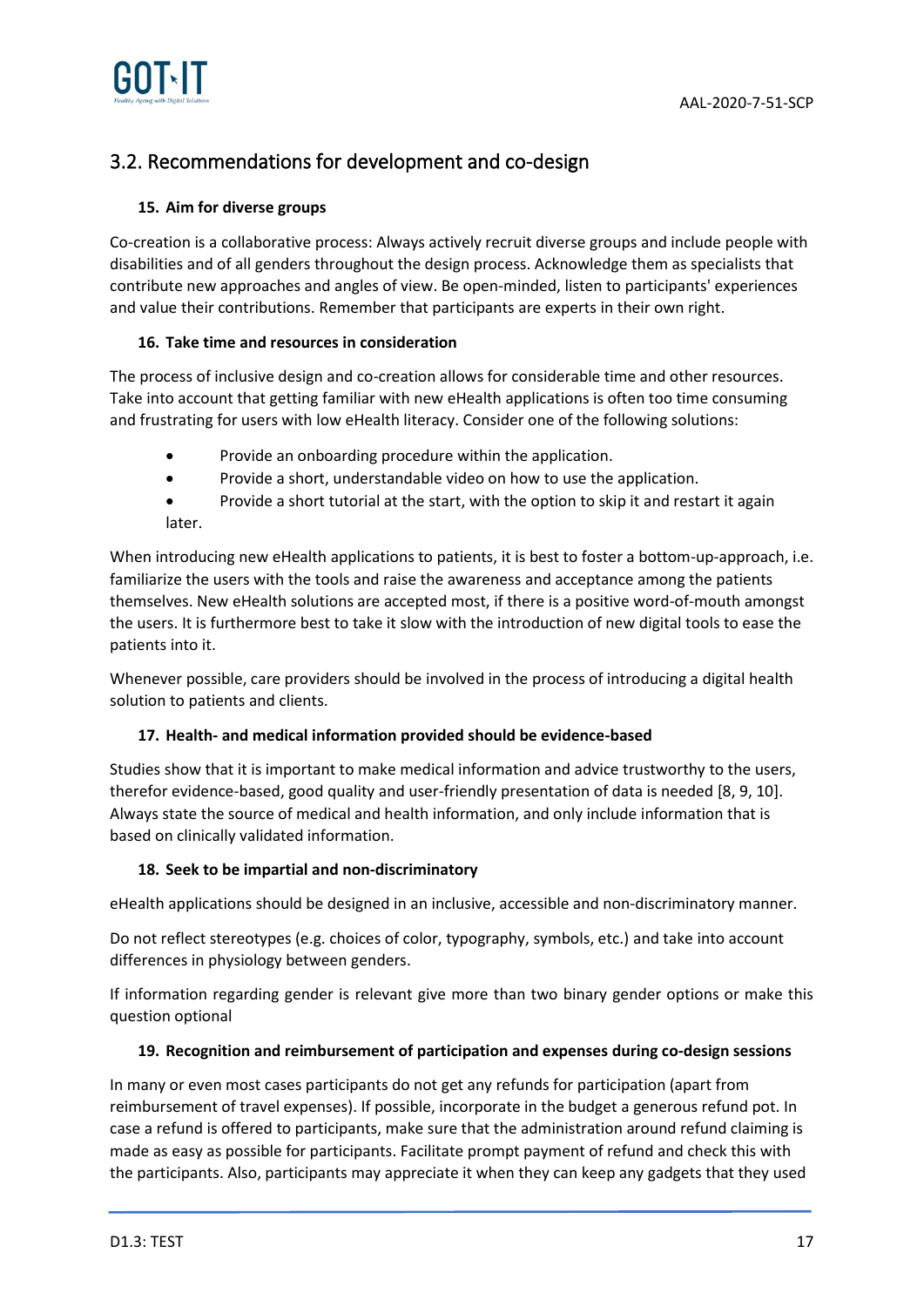

to test during the project. Send your participants a brief report about the project outcomes and their contributions to these. If feasible, discuss the reimbursement options at recruitment or at the beginning of the project to make sure that the reimbursement is as preferred.

#### **20. Provide (long-term) motivation to use & keep engagement with your application**

Long-term motivation is key.

In order to prevent users to stop using your application, we recommend to add a sense of accomplishment/success, f.e. using a smiley in the app or providing a reward by collecting points, when a job is well done.

Diverse kinds of gamification aspects can be used to reach a higher motivation to engage with eHealth applications. F.e. avatars and virtual coaches can support the user during navigation, and provide personalized notifications. Providing group challenges will enable peer-activities in the digital environment and increase engagement as well.

Users react in different ways to notifications about rewards, therefor we recommend to provide the option to personalize how often and in which way users would like to receive these notifications.

#### **21. Provide (technical) support & education to your users, and make it easy to reach contact persons**

Technical problems and loss of data can be highly frustrating to users, even more so to users with low eHealth literacy. In most cases it leads to a situation where they will stop using the application. In these cases it is important to provide sufficient support, and to make it clear were to turn to in case of technical issues or other needed support (f.e. during installation of the application). Support at every stage is necessary. It is also recommended to provide the option to request assistance when starting with the app. In these cases group sessions could be organized to help & educate several people at once during face-to-face workshops.

#### **22. Providing interfaces to other programs**

With the rise of digital healthcare, the amount of available eHealth applications is overwhelming. Whenever possible we recommend to provide interfaces with other eHealth applications, and aim for central data storage.